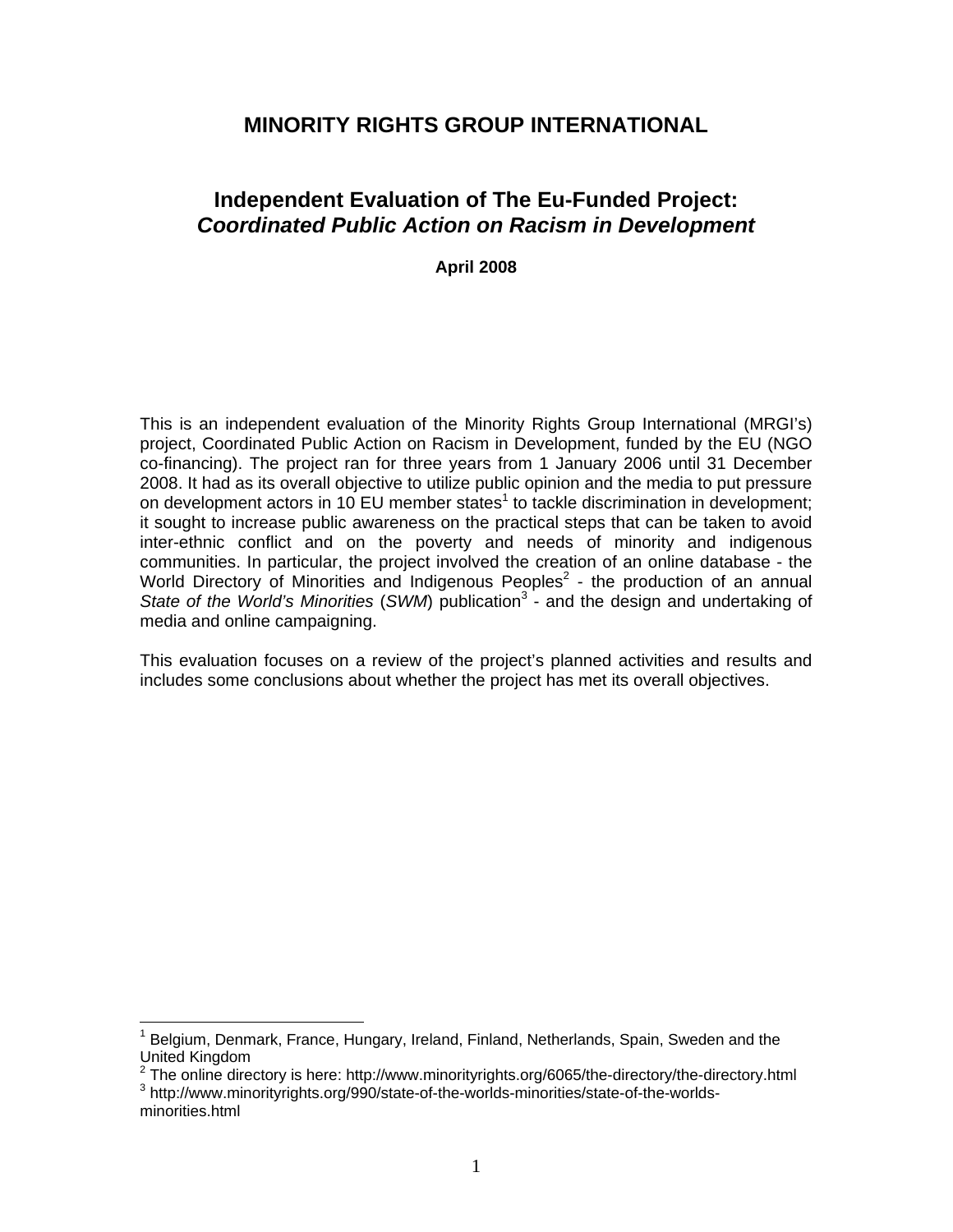# **1. ACTIVITIES**

The project outlined 10 main activities.

## **1. Design online resource**

A professional web-design company was commissioned to design the Directory, which was accomplished according to schedule (though the content was seriously delayed; see below). The website performs nearly all the tasks envisaged, such as housing comprehensive information on the world's minorities, regular updates of this information (including an ability to subscribe to a monthly e-bulletin), and encourages users to take specific actions on a particular issue (such as signing a petition or sending en email to a policy-maker) thus supporting campaigns. It does not include routing the user to material appropriate to all the groups originally envisaged, such as age appropriate summaries for children; MRGI deemed this too complex a concept to deliver given the number of staff on the project and the need to concentrate on delivering the core activities on the project such as media coverage and campaigning.

The Directory is now established as a unique resource intended for policy-makers, journalists and the public globally; there is no similar source with this depth of information and up-to-date snapshot and analysis of issues affecting minorities around the world. Feedback to MRGI suggests that the Directory has been received overwhelmingly positively by policy-makers, minority communities and NGOs. The Directory is sustainable as MRGI is committed to maintaining and updating it in future.

## **2. Research content on minorities and indigenous peoples' worldwide**

This task was seriously delayed and proved more time-consuming and difficult than envisaged, mainly as a result of the poor quality of the consultant who was hired (after an external tender) as the editor of the Directory and the *SWM*. The final editorial checks of the database content were completed in mid-February 2008, and the database went live shortly after.

Twenty-one experts contributed the content on minority communities around the world, as envisaged. The content includes data on minorities' social, economic and legal position and includes the country's legal and political situation and historical context, as well as contact details of organizations and sources for further information, as planned. The sections are regularly reviewed by MRG staff and two external experts.

Only a limited amount of the material has been translated into Spanish and French; only some of the navigation tools, for example, although what were deemed the most useful tools were translated alongside some of the most relevant sections of the site.

## **3. Commission and produce personal stories**

This activity was delayed and commenced when the organization recruited a new Head of Communications, in October 2006. It has since become an integral part of MRGI's media work. A dozen personal stories by men and women from minority groups around the world have been commissioned and published, outlining the personal challenges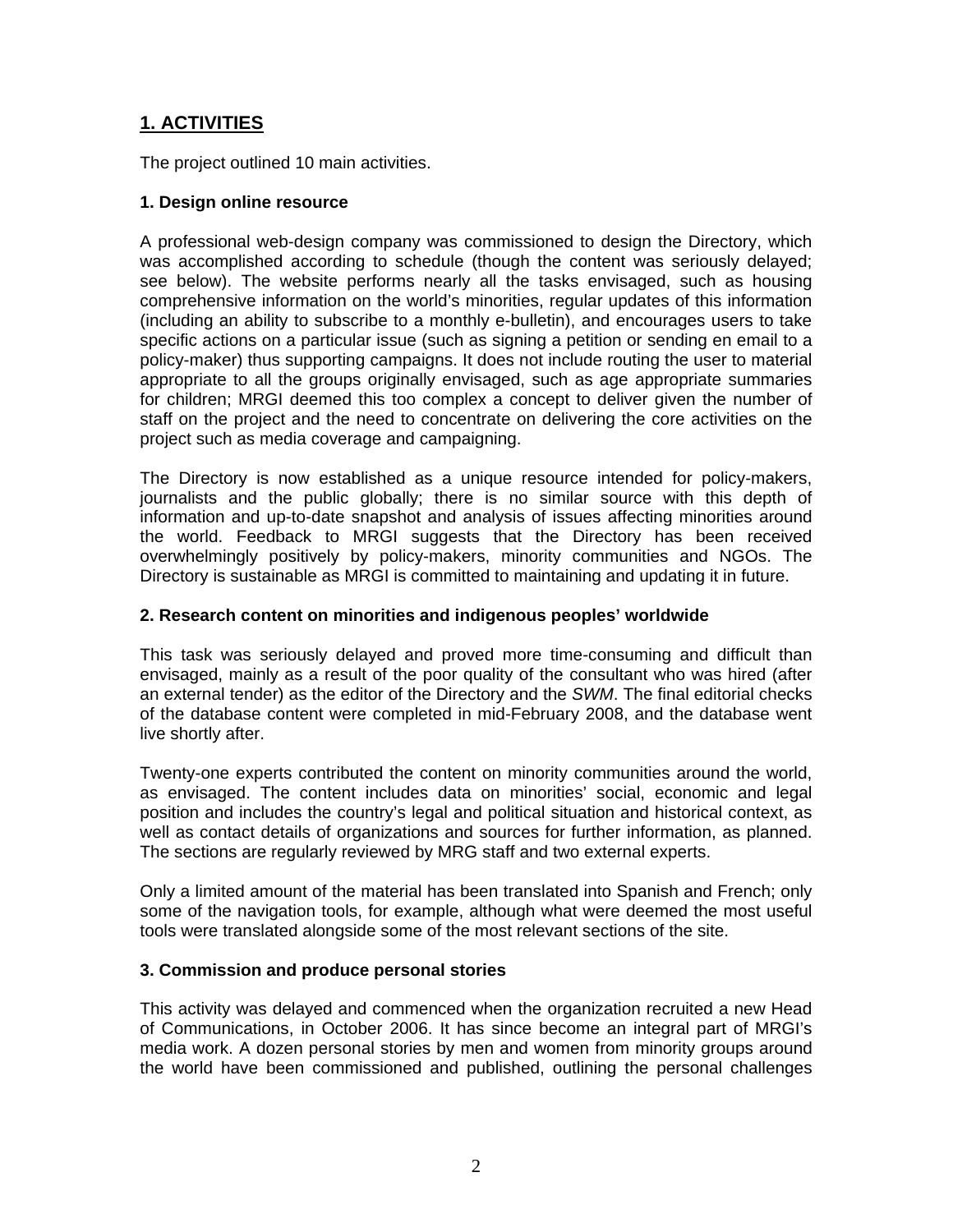they face and, often, how they are being overcome. $4$  Targeted mainly at journalists, these stories include testimonies as to double discrimination faced by women in Africa. A series of personal testimonies on the effect of climate change on minorities was commissioned, which was a key factor in securing media coverage.

## **4. Commission and edit film/audio material**.

The project plan envisaged commissioning the shooting of three pieces of film material to place with broadcasters. However, the recruitment of a media team with good media contacts resulted in the broadcast of news reports on BBC World, the BBC international channel and the UK's Channel 4 News, on the subjects of Iraq and the Chagos Islands dispossession (and also a report on BBC Radio 4's *Today* programme on Roma in the Czech Republic). In this light, MRGI considered that the target of three films had been accomplished, thus the funds set aside for the films were utilized for research and journalism fees to produce material to update the database, advocacy briefs and online campaigns.

### **5. Edit content for particular audiences to produce audience-specific routes through the media**

The project plan envisaged creating routes through the Directory for different target audiences, such as journalists and school children. It also envisaged translating the main routes through the database and campaign materials into the 7 main languages spoken in the 10 target states. These activities were first delayed by the delays in the project overall and then reduced in scale; MRGI identified lack of sufficient capacity and funds as reasons and that this was too ambitious a commitment. Three press releases were translated into Hungarian in 2008, and three press releases were translated into Spanish. Otherwise, reliance was placed on most EU countries having news wire agencies that would themselves translate material.

## **6. Call for additional material from partners, inter-governmental organizations, researchers**

MRGI's partners and other minority organization have been involved in the gathering of information and commenting on the material related to their countries, as envisaged in the project plan. Sometimes at MRGI's request, several minority organisations have fed in comments on the Directory, either praising it or suggesting amendments; this has helped improve or update the content.

## **7. Begin ongoing, rolling programme of updating material**

The project plan envisaged updating the Directory's content either after major changes in country (eg, conflict or national elections) or otherwise every 18 months. This was done, and two external writers were commissioned to do updates; once a month, they and MRGI identified countries needing to be updated. Press clippings were also compiled, involving a round up of news in the countries MRGI works in, on an every day basis, and which also fed into updating the database. In crisis situations such as Russia's invasion of Georgia, the conflict in Sri Lanka and ethnic violence in Kenya, MRGI made a small write-up of the events on the cover page of the database which was

<sup>&</sup>lt;sup>4</sup> http://www.minorityrights.org/7596/so-what-do-you-do/fakhteh-zamani-.html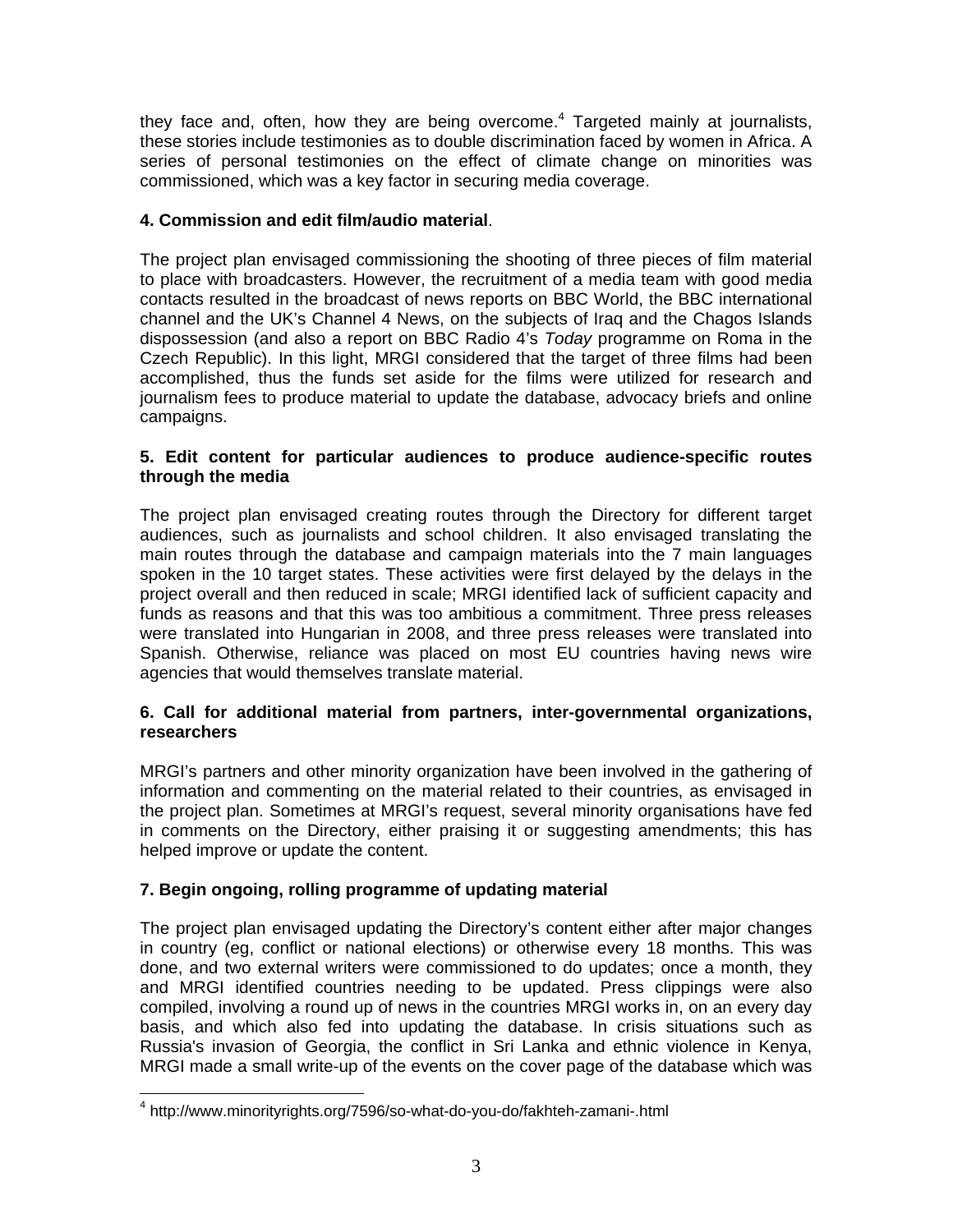then linked to the country entry and/or to the affected minority group. Thirty-one country pages were updated between January and October 2008, for example.

### **8. Design, launch and run overall media and online campaign and specific issue campaigns within the overall campaign – 10 launches, mobile exhibition**

The project plan envisaged that the main elements involved in the campaign would be the selection of specific campaigns on particular issues, launch events, e-presentation initiatives, postcards, nurturing journalists, the production of press releases and media packs and talking to key development institutions to alert their staff to the existence of the Directory.

MRGI has run two major online campaigns run throughout the period, both launched in 2008:

- Show of Hands<sup>5</sup> on how minority communities are affected by climate change
- Trouble in Paradise $6$  on the eviction of the Endorois community from land in Kenya

Various campaigns material on these and other issues on minorities have been produced, including a regular e-bulletin that is sent to 5,000 contacts and, notably, briefings and reports directed at the media and decision-makers, including:

- *Voices that must be heard: Minorities and indigenous people combating climate change*, November 2008<sup>7</sup>
- Kenya six months on: A new beginning or business as usual?, August 2008<sup>8</sup>
- *One year on: Counter-terrorism sparks human rights crisis for Sri Lanka's minorities*, December 2007<sup>9</sup>
- *Assimilation, exodus, eradication: Iraq's minority communities since 2003*, February 2007<sup>10</sup>

Considerable work has been done to engage with key journalists and to alert institutions about the Directory (see further media work, below). With some other aspects of the project plan, there have been considerable changes, as MRGI communicated to the EU in its reports of 2007 and 2008:

 Launch events were originally intended to be held in each of the 10 target countries. However this was reduced to one, the reasoning being that it was better to focus staff time and resources more on securing mass public and media responses to the campaign, rather than on physical launches that might attract only dozens of people, and on the understanding that a launch is best

 $\overline{a}$ <sup>5</sup> http://www.minorityrights.org/6673/a-show-of-hands/a-show-of-hands.html

<sup>&</sup>lt;sup>6</sup> http://www.minorityrights.org/6777/trouble-in-paradise/trouble-in-paradise.html

<sup>&</sup>lt;sup>7</sup> http://www.minorityrights.org/7491/briefing-papers/voices-that-must-be-heard-minorities-andindigenous-people-combating-climate-change.html 8

http://www.minorityrights.org/7096/briefing-papers/kenya-six-months-on-a-new-beginning-orbusiness-as-usual.html

<sup>&</sup>lt;sup>9</sup> http://www.minorityrights.org/4583/briefing-papers/one-year-on-counterterrorism-sparks-humanrights-crisis-for-sri-lankas-minorities.html

<sup>&</sup>lt;sup>10</sup> http://www.minorityrights.org/2805/reports/assimilation-exodus-eradication-iraqs-minoritycommunities-since-2003.html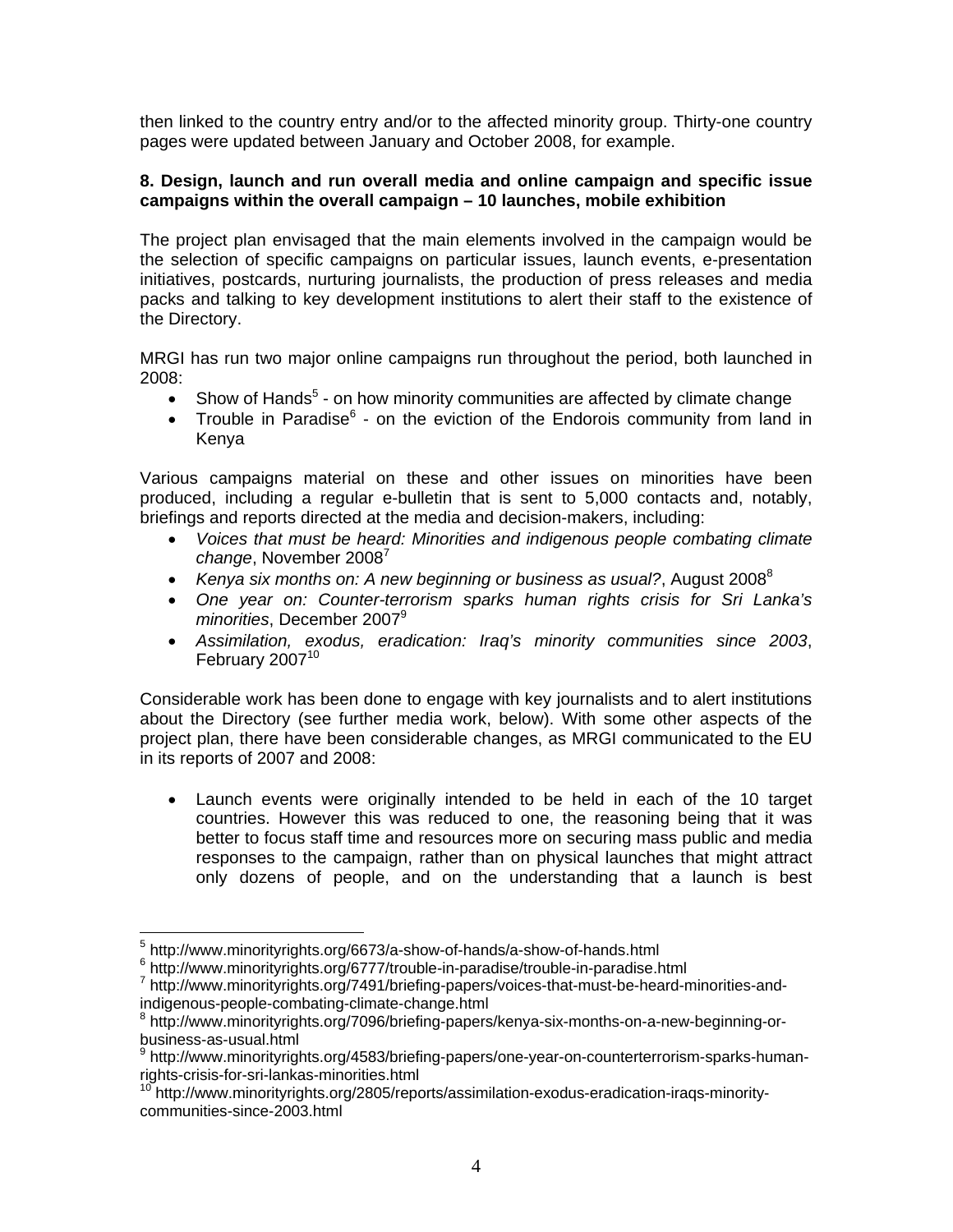accompanied by the release of a briefing or report on a particular subject and tied to a particular event.

- The original idea of holding a mobile exhibition was changed to an online photographic exhibition provided by minorities around the world and focused on the key campaign themes. The reasoning behind the change was that such an online exhibition would be more likely to attract media and public attention to the Directory, reaching a larger audience.
- The original idea to produce postcards in seven languages was shelved given MRGI's learning since planning the project that securing publicity for an online resource is more effectively secured through using email marketing and promotional tools. The budget allocated to postcards was re-allocated to developing campaign materials and the online exhibition.

### **9. Carry out analysis, write and produce an annual 'State of the World's Minorities' publication – one per year**

Three editions of the *State of the World's Minorities* have been published according to schedule under this programme: the report for 2008, which focuses on climate change, and the report for 2007, which focuses on 'peoples under threat' from conflict, and the report for 2006. All these editions include a ranking of the countries where minorities are most at risk.11 The *SWM 2008* received widespread media coverage in the target countries, featuring in the Finnish, French, Spanish and UK print media and radio in the Netherlands. The report includes overviews of key developments, both positive and negative, for minorities, detailed information on specific countries while personal testimonies of minorities affected by climate change run throughout.

## **10. Monitoring and evaluation**

Project progress has been regularly monitored, as envisaged, with the holding of quarterly planning, monitoring and evaluation meetings. All editions of the *SWM* have been evaluated; MRGI meeting minutes following the launches record a number of points to improve future editions. Media coverage has been tracked and the 'hits' recorded. Some aspects of website usage have been tracked, such as the number of users, their country of origin and their time spent online, but not all those envisaged in the original plan: the usage of particular pages on the Directory has not been tracked, nor has the signature of users (eg, whether they are from government or academia). This means that monitoring against expected results is not possible (see further sections 9 and 11 below).

The original plan was to fund an evaluation involving face-to-face meetings in three of the 10 target countries and for an 8 days per diem to be provided; however, as MRGI previously proposed to the EU, it was considered that it would not be an optimal use of funds for the evaluator to travel and that email and telephone conversations would suffice.

## **11. Other key issues: The delay in project implementation and campaigning**

 $\overline{a}$ <sup>11</sup> http://www.minorityrights.org/990/state-of-the-worlds-minorities/state-of-the-worldsminorities.html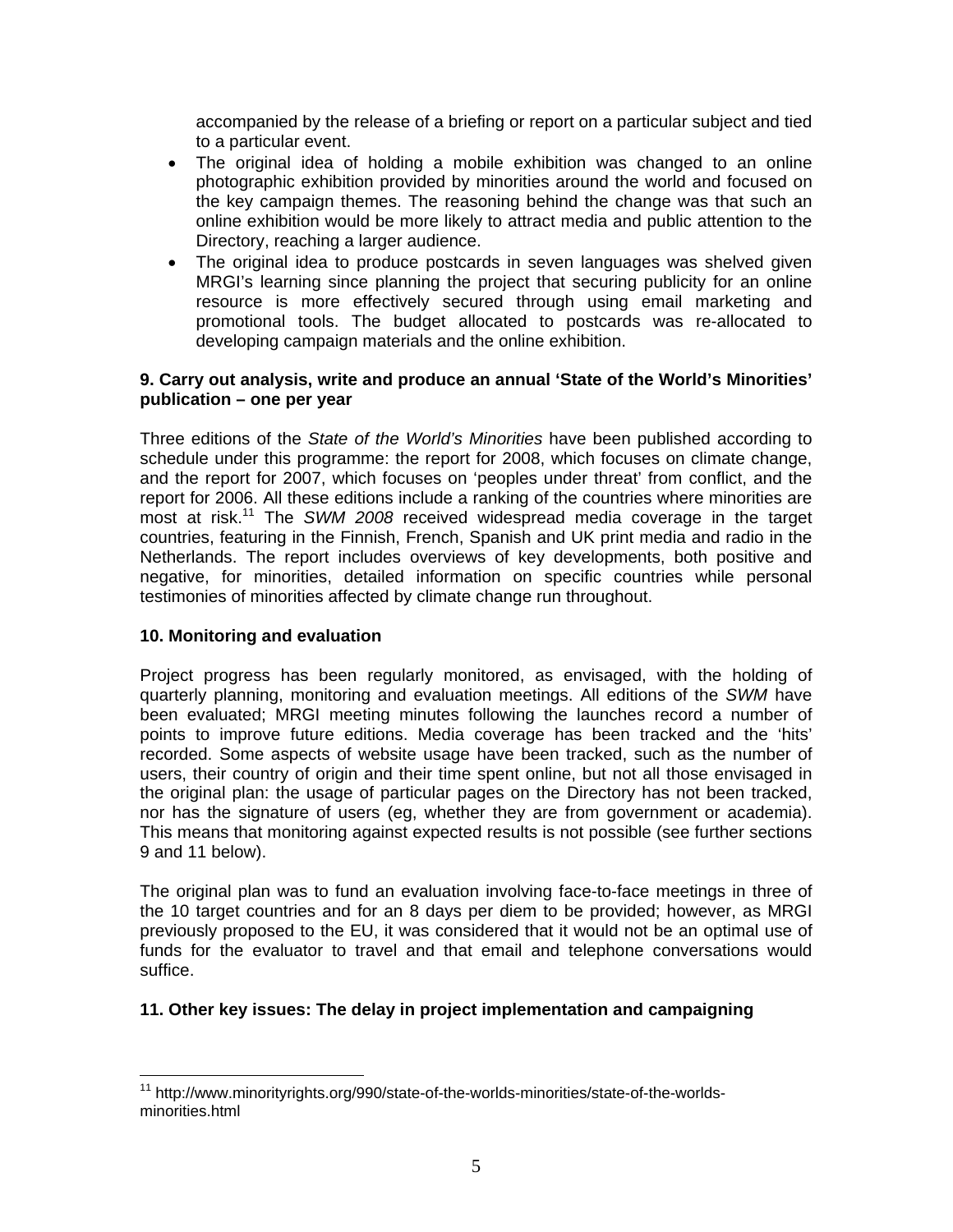AS MRGI has reported to the EU, the activities described above were affected by substantial delays in the project's initial phase, for a number of reasons:

- MRGI had problems recruiting a suitable Head of Communications, who would manage the project; the person was recruited in October 2006 – instead of January 2006 - after several advertisements and an agency search process.
- MRGI also had difficulties recruiting suitable writers to the project who had the requisite minority and writing skills expertise combined, as well as suitable peer reviewers for the content of the Directory. The consultant recruited to oversee the database project, and to edit the *SWM*, provide to be poorly organized, to lack editorial judgement and to have insufficient minority expertise. This meant that the final texts delivered to MRGI were, on closer examination, of varying quality.
- MRGI accepts that the delays in finalizing the contents of the database were due to an underestimation of the complexity of the work. Six months is viewed in retrospect as far too short a timescale to produce minority profiles for every country in the world including unrecognized territories. There was also an expectation that partner organizations would send in more material for Directory than they actually did.

MRGI took a number of steps to remedy these problems:

- The Head of Communications, the Media Officer and the Production Coordinator were all deployed to work virtually full-time to get the Directory finished.
- The Head of Communications undertook the major part of editing the *SWM* after October 2006 so that the consultant could focus on the Directory.
- Once the consultant's contract expired, in-house resources were deployed to sort out the quality of the material

The delays in the production of the Directory had serious knock-on effects on other aspects of the project. Time spent on the Directory's editorial and contents problems meant there was far less time that could be devoted to campaigning work, to conduct online advocacy or write briefing papers. The most serious overall impact of the delay was that there was a far shorter time than originally envisaged to run the overall campaign within the three year programme; MRGI's ability to generate significant public action (which takes time and consistent application) became much more limited. Many of the campaigning elements of the project became unachievable. MRGI held a planning meeting in January 2008 to identify a range of campaign options within the context of the constraints, and whittled the options down to two major campaigns. MRGI reported to the EU that it would be extremely difficult to meet the project's original targets given that they were based on the campaign running for much longer; since some of the project's targets were unrealistic anyway (see below), it would be more accurate to say that meeting the targets became impossible.

## **2. EXPECTED RESULTS**

The project outlined two expected results with a number of 'objectively verifiable indicators of achievement'.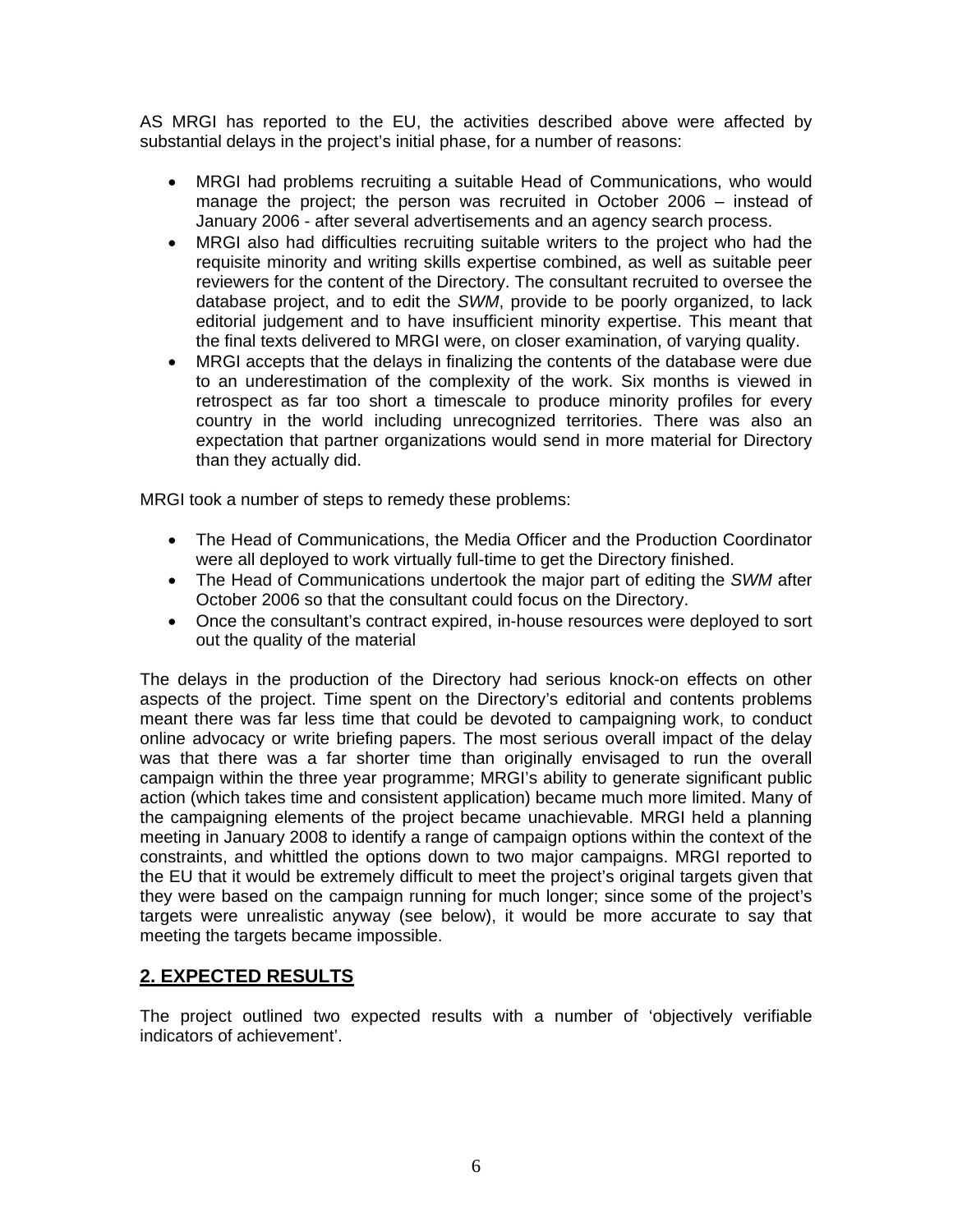### *Expected Result one: Targeted media make use of the resources on minorities provided through the programme and broadcast the message to put pressure on development actors in 10 EU member states*

This result was achieved. The overall number of media hits, detailed below, is impressive in light of the very limited capacity available to the organization to devote to this area of work - the Communications team which lead the campaign consisted of only FTE 3.6 staff. The project secured increasing media coverage over the three years with online coverage more than doubling over the period. The coverage has been overwhelmingly in 'quality' media, read by decision-makers. MRGI is the leading, and virtually the only<sup>12</sup>, organization in the EU achieving media attention on the rights of minorities and indigenous peoples.

It should be said that the issue of minorities is (almost by definition) an exceptionally difficult one on which to secure media coverage, especially in the print media where there is less space, and the figures for coverage reflect that. The target of 600 for print media stories was unrealistic. That said, the media hits obtained show that it is possible to secure significant media coverage on the difficult issue of discrimination. Given the difficulties with the delays in the project and the reduced time available for campaigning and media work, it was also surely right for the media focus to be on the English language media outlets, which have bigger audiences and where the MRGI staff team has better existing contacts.

The quality of the media coverage was often good, repeating the project's and MRGI's key concerns about minorities and focused on discrimination. For example:

- An article in the *Guardian* (UK), for example, states: "Political and social discrimination faced by many indigenous communities in their own countries means that not only are they the hardest hit, but are also least likely to benefit from the distribution of relief aid in climate-related disasters, according to MRG".13
- An article in *Le Monde* (France), states: « Certaines minorités ethniques sont particulièrement menacées de disparition par les bouleversements climatiques, selon le rapport annuel sur l'état des minorités dans le monde de l'organisation Minority Rights Group (MRG), publié mardi 11 mars. Une étude portant sur plusieurs désastres environnementaux récents dans le monde montre que ce sont les minorités et les groupes indigènes qui ont été le plus touchés par les changements climatiques tandis que, quand une catastrophe naturelle survient, ils sont les derniers auxquels l'aide parvient, souligne le MRG.C'est l'Afrique qui devrait être parmi les continents les plus touchés.»
- A BBC news report covering MRGI's report on Iraq noted that 'religious and ethnic minorities in Iraq are facing unprecedented levels of violence, according to a study by a human rights organization… The authors say the situation is steadily deteriorating and they are calling on the international community and the Iraqi government to recognise the special vulnerability of the country's minorities'.<sup>14</sup>

<sup>&</sup>lt;sup>12</sup> Survival International, which focuses on tribal peoples, is the other main organisation

 $13$  Annie Kelly, 'Indigenous people must be included in climate change talks, campaigners say, *Guardian*, 20 November 2008,

http://www.guardian.co.uk/environment/2007,<br><sup>14</sup> Jane Peel, 'Iraq's minorities "face violence"', BBC News, 27 February 2007, http://news.bbc.co.uk/1/hi/world/middle\_east/6398659.stm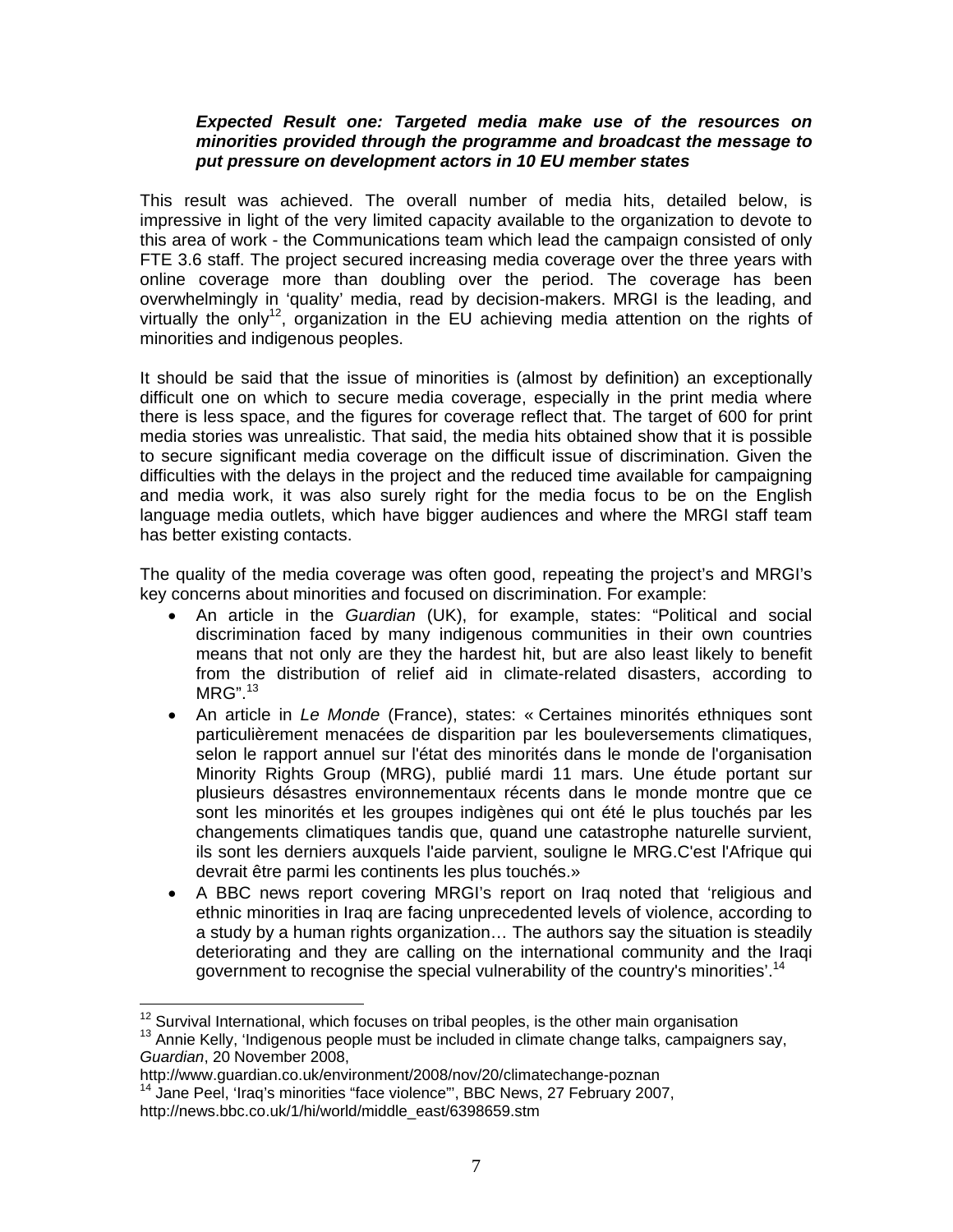**Indicator: At least 600 stories in the print media across the 10 EU member states conveying how discrimination impedes development, on the practical steps that can be taken to avoid inter-ethnic conflict and on the poverty and needs of minority and indigenous communities.** 

**Indicator: At least 360 stories in the broadcast (radio/TV) media across the 10 EU member states conveying how discrimination impedes development, on the practical steps that can be taken to avoid inter-ethnic conflict and on the poverty and needs of minority and indigenous communities.**

Achieving these indicators proved beyond the capacity of the project. Table 1 shows that the project achieved 33 print media 'hits' compared to the target of 600 and 110 broadcast media 'hits' compared to the target of 360. The project did not have a target for online hits.

|                  | 2006 | 2007 | 2008 | <b>TOTAL</b> |
|------------------|------|------|------|--------------|
|                  |      |      |      |              |
| Online           | 33   | 54   | 83   | 170          |
| <b>Broadcast</b> | 29   | 53   | 28   | 110          |
| Print            |      | 14   | л    | 33           |
| <b>TOTAL</b>     | 70   | 121  | 122  | 313          |

### Table 1: Overall number of media hits in target countries

## Source: Figures provided by MRGI

Online 'hits' included an impressive range of the big international media which tend to be picked up by other media and blogsites, notably Agence France Press, Associated Press, Reuters, Reliefweb, Interpress Service, Oneworld, IRIN and Alertnet. In 2008, the broadcast hits included securing 10 items of coverage on BBC World and World Service radio, with very large audiences. The *SWM* publication, either in full or a substantial part, appears on several important websites, such as UNHCR, the UN's NGLS and BBC news.

Of the print media over the three years, the most prominent coverage was secured in the UK newspapers (all the principal dailies such the *Independent*, *Times*, *Guardian, Scotsman* and *Telegraph*, as well as the *Economist*) as well as in *Le Monde*, with mentions in Spain's *El Mundo* and *El Pais.* 

|                 | 2006 | 2007 | 2008 | <b>TOTAL</b> |
|-----------------|------|------|------|--------------|
| International * | 43   | 68   | 49   | 160          |
| Belgium         |      |      | 8    |              |
| France          |      |      |      |              |
| Spain           |      |      | 21   | 25           |
| UK              | 24   | 48   | 21   | 93           |
| Denmark         |      |      |      |              |
| Ireland         |      |      |      |              |
| Hungary         |      |      |      |              |

### Table 2: Country breakdown of media hits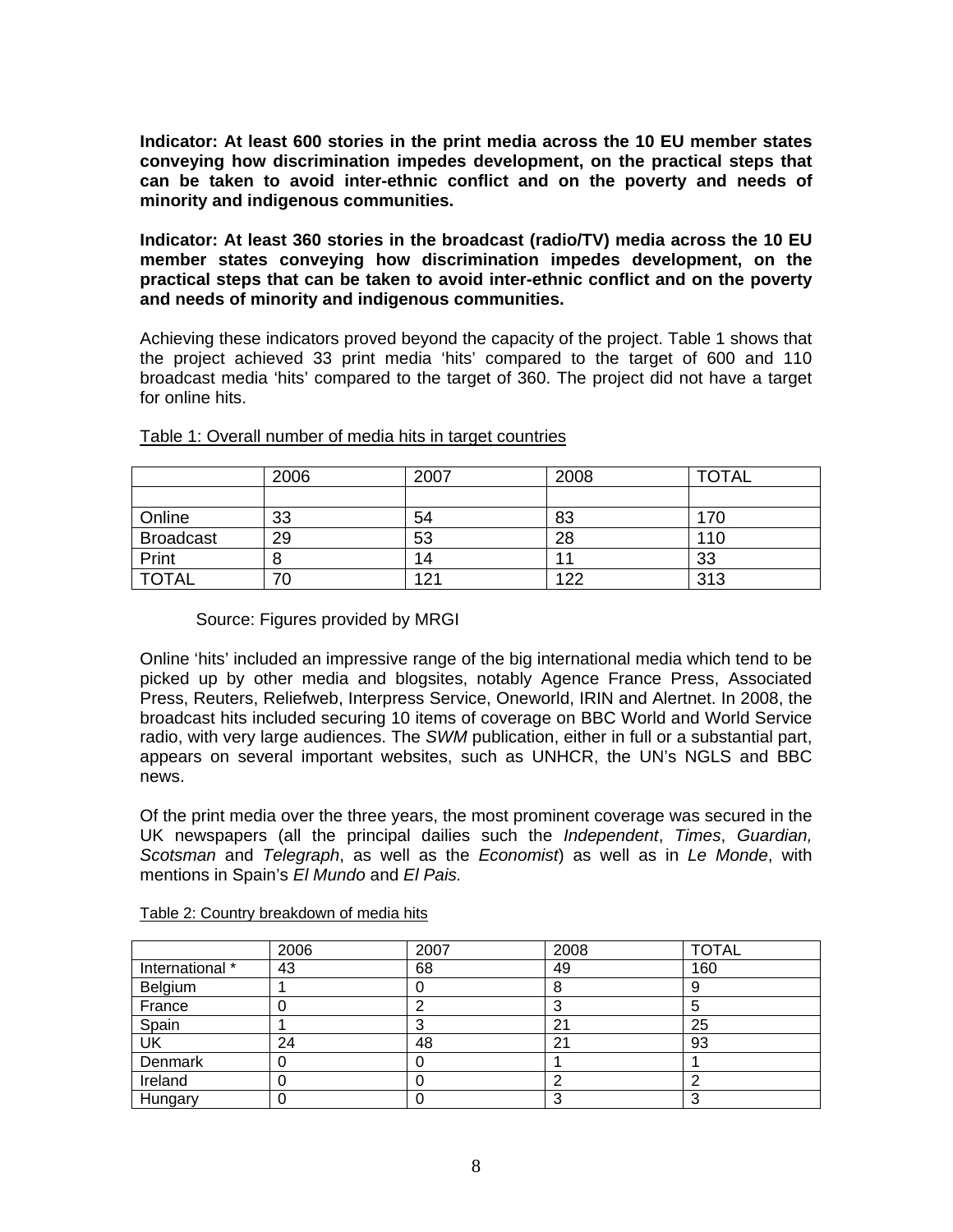| Finland      |          |     |           |              |
|--------------|----------|-----|-----------|--------------|
| Netherlands  |          |     |           |              |
| Sweden       |          |     |           |              |
| <b>TOTAL</b> | – r<br>ν | 121 | 122<br>-- | 242<br>ن ا ب |

Source: Adapated from figures provided by MRGI

\* Means media viewed/listened to across all or virtually all the EU states, such as Reuters, Oneworld, Interpress service, and also the international services of the BBC (for example, BBC World and World Service radio).

Table 2 shows that the overwhelmingly majority of coverage in the first two years of the campaign was in the English-language media. By the third year, however, the campaign was securing coverage more broadly across the EU target countries, with a significant increase in the Spanish media. Some countries have been difficult to secure print and broadcast media coverage in at all – none was secured in Sweden, Hungary and Denmark, and only one in Belgium, during the project, for example.

Very little media coverage was obtained in Hungary, as Table 2 indicates. The original budget included an allocation for some days worked by a project officer in Hungary but MRGI later chose to reallocate the budget for this. This was in line with the decision to not recruit freelancers in Spain and France, which was discussed with the EU in interim reports, and due to the fact that MRGI had achieved coverage in the French and Spanish media from London; this change was shown in the revised budget sent to and agreed by the EU. MRGI believed that the budget did not cover the scale of the ambition of this part of the project and that the funds were better deployed elsewhere. An MRGI visit to Hungary suggested that the media there was distinctly not engaged on Southern development and minority issues, and that overseas development aid has very low profile among the public and government in Hungary. Thus the media aims regarding Hungary were clearly over-ambitious. Even if media coverage had been secured, it was unlikely to translate into real pressure on Hungarian decision-makers to change policies. The conclusion of the EU's project monitoring report of 8 December 2008, that 'in hindsight, Hungary is not a good candidate for the proposed intervention', appears justified.

### **An indicator attached to the specific objective/purpose was: At least 10 per cent of the population in each of the ten target states read/listen to/see at least one of the items of media coverage produced (ie, a total of approximately 21.6 million people)**

|                |            | viewers/<br>2.<br>Total | 3. % of population |
|----------------|------------|-------------------------|--------------------|
|                | Population | listeners               | viewing/listening  |
|                |            | over 36 months          |                    |
| <b>Belgium</b> | 10,403,951 | 8,355,706               | 80                 |
| France         | 62,150,775 | 5,450,851               | 9                  |
| Spain          | 40,491,051 | 14,154,470              | 35                 |
| UK             | 60,943,912 | 371,726,353             | >100               |
| <b>Denmark</b> | 5,484,723  | 5,472,557               | 99                 |
| Ireland        | 4,156,119  | 22,179,133              | >100               |
| Hungary        | 9,930,915  | 4,245,571               | 43                 |

Table 3: Percentage of the population viewing/listening to media coverage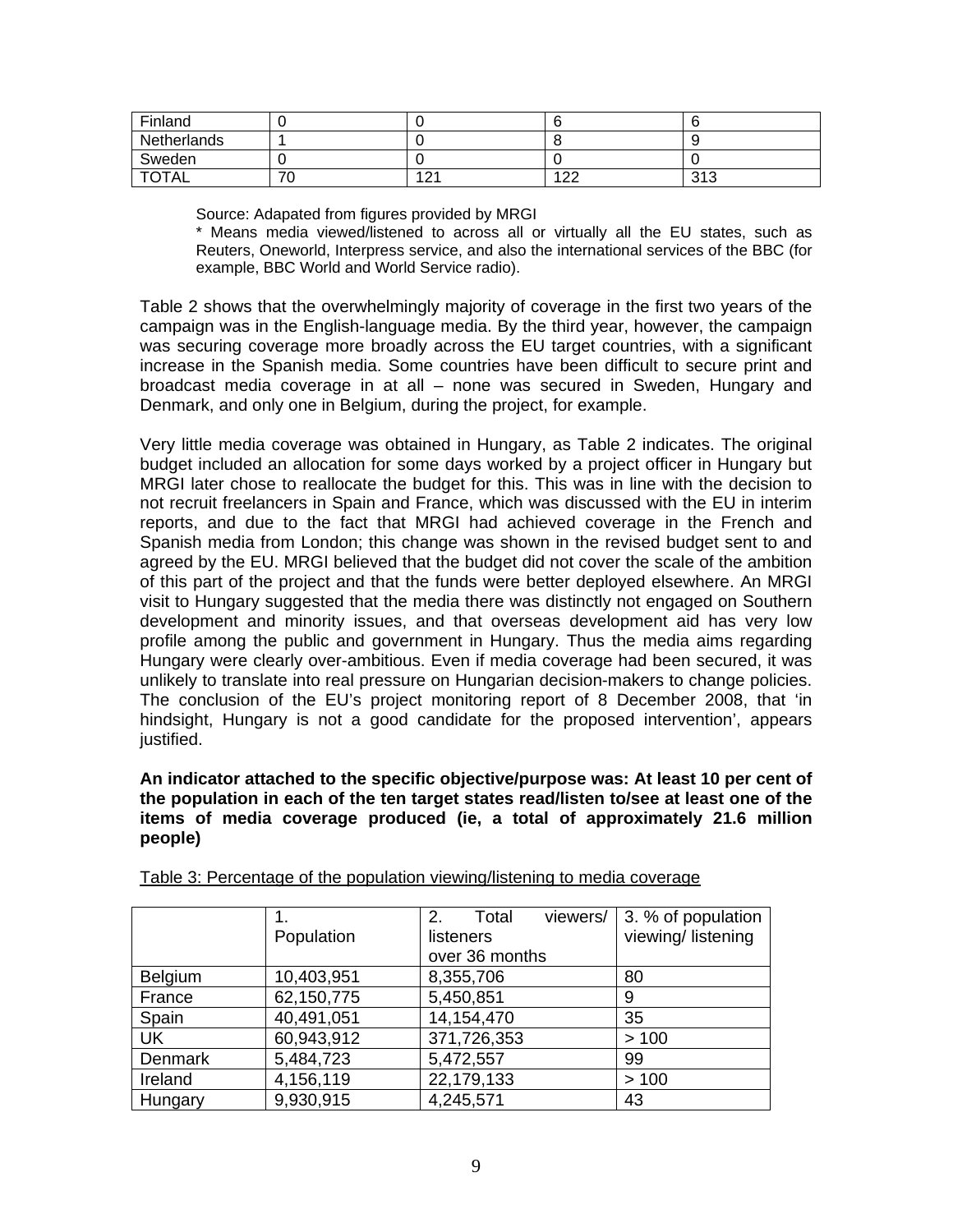| Finland      | 5,244,749  | 7,432,613   | >100 |
|--------------|------------|-------------|------|
| Netherlands  | 16,645,313 | 10,323,300  | 62   |
| Sweden       | 9,045,389  | 7,722,710   | 85   |
|              |            |             |      |
| <b>TOTAL</b> |            | 457,063,263 |      |

Source: Adapted from figures provided by MRGI

Note 1: Column 2 is the total number of people viewing/listening to media where MRGI has secured media coverage over the 36 months of the project. Column 3 is a calculation of these listeners compared to population figures; of course the same listeners/viewers may be counted twice or more.

Note 2: A considerable proportion of the viewership/listenership figures for non-Englishspeaking EU countries result from people accessing English-language media rather than national media.

Table 3 shows that the target of reaching 21 million people with at least one item of media coverage over the lifetime of the project has been clearly exceeded. The figures show that MRGI has secured media coverage with media organizations with a total audience of 457 million, counted over the three years of the project.

### *Expected Result two: The site is used by a large number of people to gather information about the development situation of minority communities, the practical steps to avoid conflict and the impact of discrimination on development*

This result was achieved in that the site has attracted a large number of people, although some of the specific indicators were not met.

### **Indicator: At least 8,000 users in EU member states visit the website each month (after the launch in month 7 – 240,000 visits in total in 2.5 years) and spend at least 5 minutes each on the site.**

Website users from the 10 target countries numbered an average of 3,450 a month in the seven months from June-December 2008. Users spent an average of 2.43 minutes on site.

Prior to June 2008 MRGI used a standard website tracking service called AWstats, which counts visits from search engine 'crawlers' as well as real (human) visitors and therefore produces profoundly inflated statistics. MRGI was advised that a log-file based tracker like AWstats was not appropriate for its needs, and that it should be using a 'page-tagging' system like Google Analytics. The organization moved to Google Analytics in May 2008. In October 2008 a comparison was made between the two systems, which confirmed that the initial project targets (which had been made based on the inflated AWstats figures) were unrealistic. This table demonstrates the extent of the discrepancies:

|                  | Visitors | Uniaue Visitors | Average time on site |
|------------------|----------|-----------------|----------------------|
| <b>AWStats</b>   | 41860    | 30367           | 04:05                |
| Google Analytics | 12922    | 9802            | 03:08                |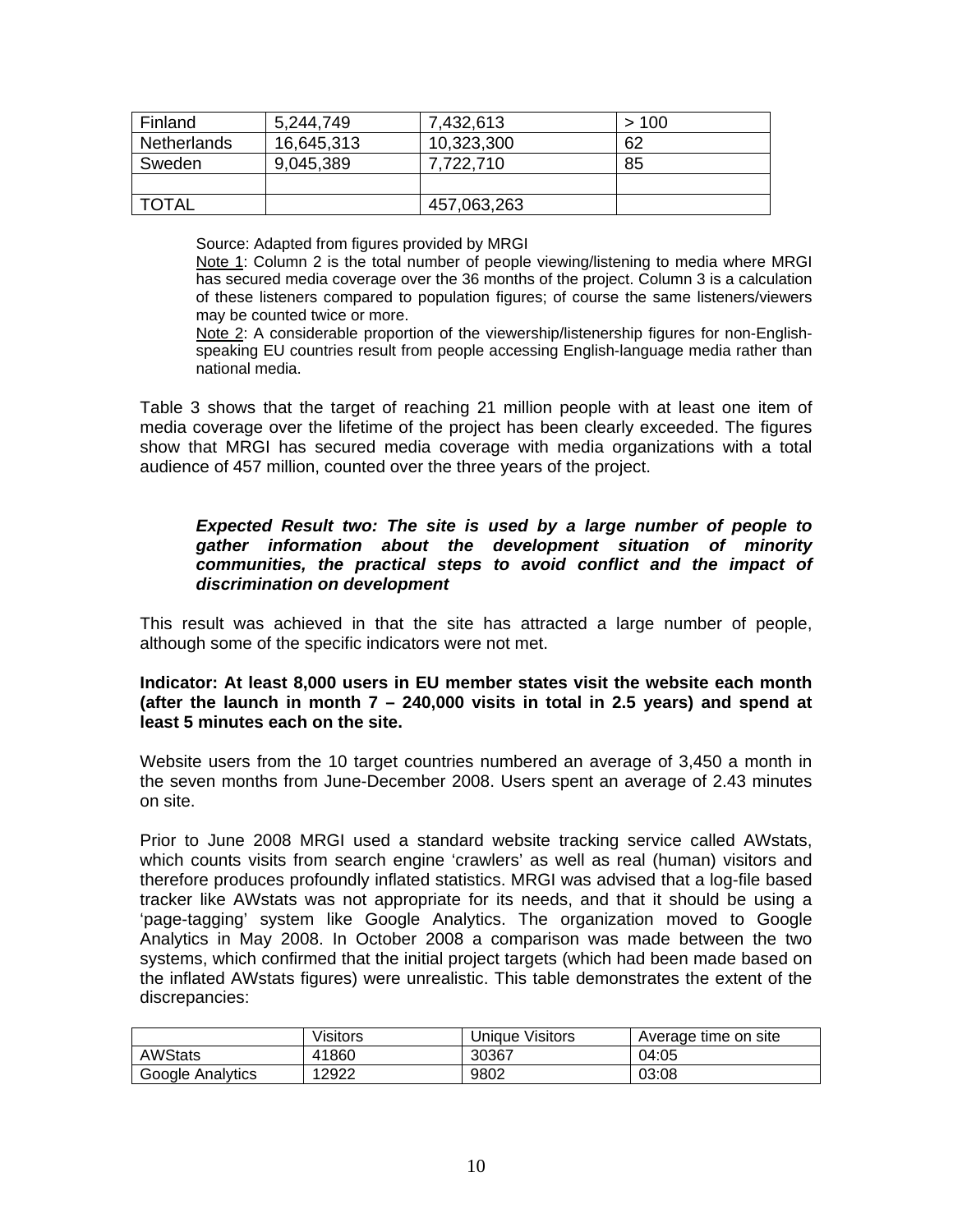### **Indicator: Of the above all our major target groups are represented in reasonable proportions, ie, at least 10 per cent of users are academics, NGOs and government respectively.**

MRGI did not have the means to fully assess the signature of the users; however, it was able to analyse a portion of the email addresses that signed up to the media list and campaigns. From the 5000+ addresses MRGI looked at the most common email suffixes help determine a rough demographic:

| Origin of Email Address                                    |           |     |
|------------------------------------------------------------|-----------|-----|
| General/untraceable (eg. Hotmail, yahoo etc)               | 1,376     | 42% |
| Organisations with the .org suffix                         | 1,056 33% |     |
| Academic (eg, .edu, .ac and suffix specific to individual  |           |     |
| institutions such as utoronto.ca)                          | 413       | 13% |
| Government                                                 | 168       | 5%  |
| International Organisations (eg. with the .int suffix, EU, |           |     |
| UN and foreign affairs ministries)                         | 148       | 5%  |
| Other organisations (NGOs, media etc)                      |           | 3%  |
| Total number analysed                                      | 3247      |     |

**Indicator: Of these, a reasonable spread across the 10 target countries is achieved – a minimum of 5 per cent of 8,000 users each month are from each of the target countries.** 

User figures by country per month for the months June-December 2008 were:

| United Kingdom: | 2,332 |
|-----------------|-------|
| Hungary:        | 205   |
| Netherlands:    | 184   |
| France:         | 168   |
| Sweden:         | 154   |
| Belgium:        | 134   |
| Spain:          | 85    |
| Ireland:        | 86    |
| Denmark:        | 55    |
| Finland:        | 49    |

The UK accounted for 67 per cent of the users. Hungary and the Netherlands were the only other countries surpassing the 5 per cent target.

### **Indicator: There are no less than 1,500 visits per month to pages on campaigns that raise double discrimination and issues affecting minority and indigenous women.**

For the reasons outlined above, MRGI was not able to assess visits to individual pages prior to June 2008. Google Analytics reports data on unique visits to pages that were accessed via the MRGI homepage for the period June 2008 – December 2008:

**Campaigns** Main campaigns page: 1,715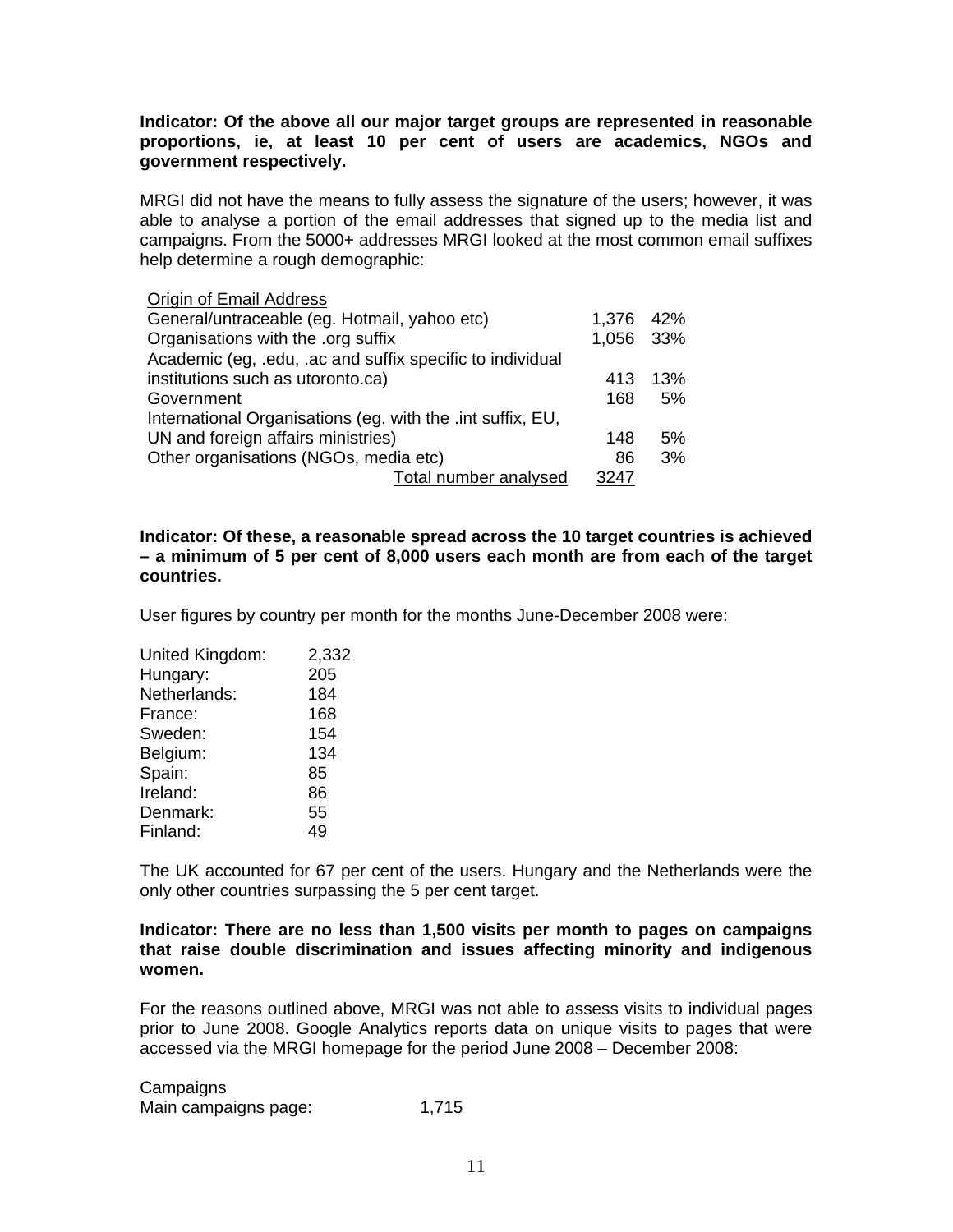| A Show Of Hands Campaign: 4,213       |       |       |  |
|---------------------------------------|-------|-------|--|
| Trouble in Paradise:                  | 1.011 |       |  |
| <b>World Directory of Minorities:</b> |       | 1,382 |  |

| Other pages   |       |
|---------------|-------|
| News:         | 1,247 |
| Reports:      | 1,102 |
| Publications: | 1,382 |
| Law:          | 1,575 |

It should be noted that this list does not include further click-throughs to pages; thus users who accessed the Trouble in Paradise campaign page via the main campaign page will not be reflected in the figures above.

## **3. OVERALL OBJECTIVES**

*Overall objectives. Through public opinion and the media, to put pressure on development actors in 10 EU member states to tackle discrimination in development, resulting in better development programmes that reach the poorest, reduce inequality and reduce inter-community tension and conflict.* 

**Indicator: Eight key development institutions report that they have adopted new pro-minority/IP policies, methods or have been able to improve inclusion of minorities and/or IPs in their work** 

**Indicator: At least 16 key development institutions report heightened awareness on these issues from their audiences and media coverage and pressure to improve policies and implementation.** 

**Indicator: At least 20 minority or indigenous communities report that development assistance from key development actors to their community has improved, with independent verification of some of these cases**.

These objectives were always going to be extremely difficult to achieve in their scale (the large number of development actors) and depth (actual policy change or reported heightened awareness); with the delays in the project, and the little time devoted to sustained campaigning, they became even more so. However, there is evidence that the project, especially in providing a greater information underpinning to MRGI's broader work, has helped contribute to identifiable policy change in at least two UN agencies:

- MRGI's Director sits on a small working group helping UNDP to develop, for the first time, an organization-wide policy on minorities and development, set to be a step-change in the way UNDP views minorities.
- UNICEF has recently commissioned MRGI to conduct an internal review of the organization's global programming on minorities, in which around half of all its country office programmes will be reviewed.

These are the first international organizations to form corporate policies on minorities in development, and thus the MRGI influence is very significant.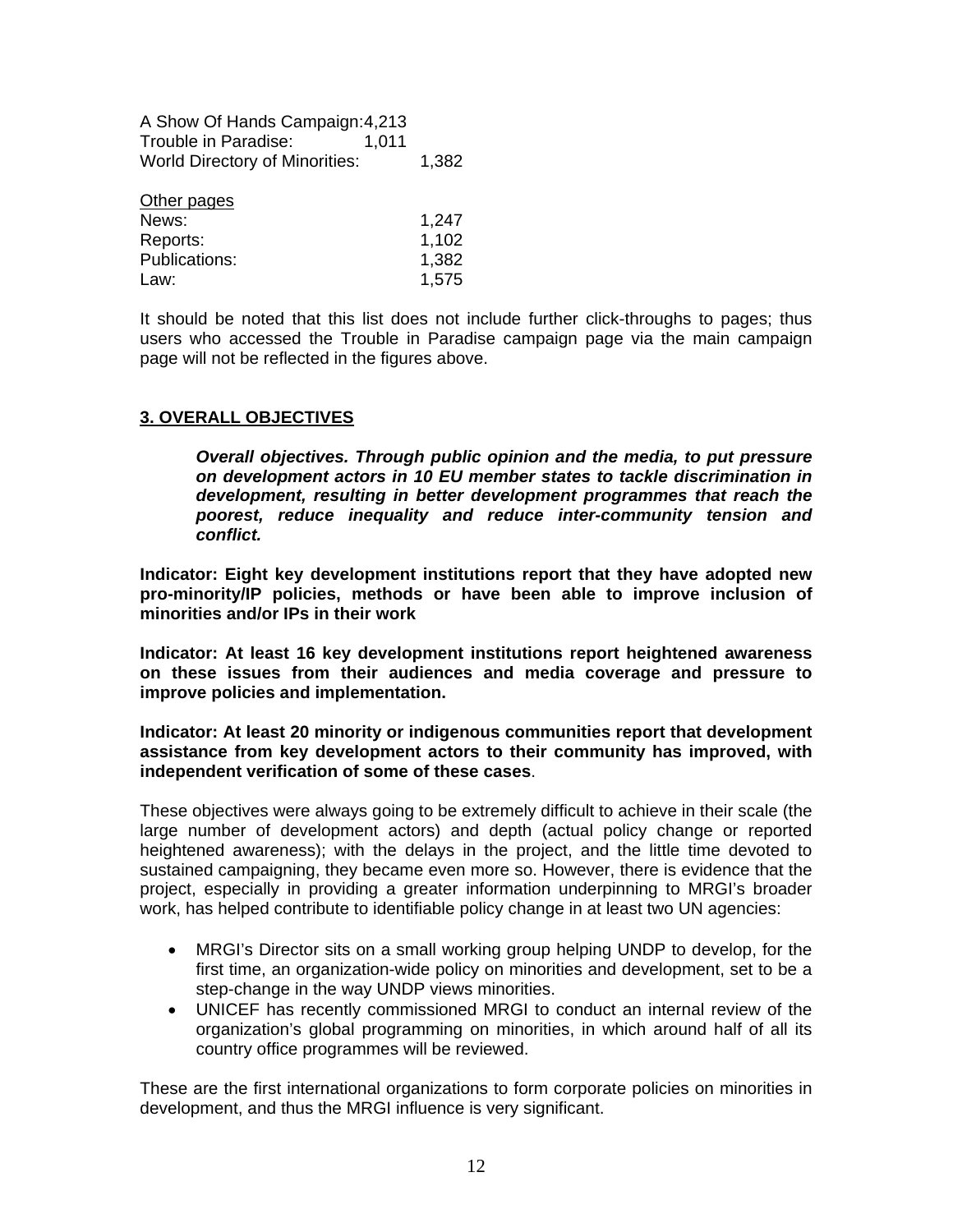Government-level influence has also been obtained. As a direct result of MRGI's work (advocacy and information) for the more effective participation of minorities in decisionmaking, the Iraqi government in 2008 overturned a previous decision to remove the reserved seating arrangements for minorities in provincial government. This move, for which MRGI was the main advocate in Iraq and internationally, will go some way to ensuring the better protection of minority interests at provincial level.

MRGI also conducted training sessions on minorities in development for the Swiss, Finnish and Swedish governments' development ministries.

The project has made progress in putting the issue of discrimination against minorities more on the radar screen of some development actors and that some of the latter already working on minority/IP issues are now more aware of the concerns being raised by MRGI. For example:

- $\bullet$  UNHCR now has links to the Directory's country pages on its site.<sup>15</sup>
- At a meeting in the UK Parliament in December 2006, the UN Special Adviser on the Prevention of Genocide, Juan Mendez, was asked by an MP whether his office published a watch list of countries; he replied that there was no need for him to do that, as MRGI was already doing so with Peoples Under Threat<sup>16</sup>, part of the *SWM* work.
- The office of the new UN Special Adviser on the Prevention of Genocide and Mass Atrocities, Francis Deng, monitors a small number of indices to identify country situations of concern; according to information provided to MRGI, Peoples Under Threat has been first on the list of indices being considered.
- Since the publication of MRGI's report on Iraq<sup>17</sup>, the organization reports that the UN Assistance Mission in Iraq has actively sought out its views and has been keen to have contacts with it, while being more aware of the situation of Iraq's minorities and uses the analysis in the report.
- The Peoples Under Threat ranking is becoming a standard tool for use by some UN actors, academic institutions and NGOs in risk situations. One new initiative using it is the Genocide Prevention Project, launched at the end of 2008.<sup>18</sup>

The project has also better enabled MRGI to input its analysis into the thinking of some development actors. For example:

 A ECOSOC report draws on analysis provided by MRGI on how climate change and pressure on land resources are affecting minorities and indigenous peoples.19

<sup>&</sup>lt;sup>15</sup> http://www.unhcr.org/cgi-

bin/texis/vtx/refworld/rwmain?page=search&docid=4954ce1123&skip=0&query=w orld%20directory%20of%20minorities

 $16 \text{ http://www.minority rights.org/837/peoples-under-threat/peoples-under-threat-2008.html}$ <br> $17 \text{ http://www.minority rights.org/2805/reports/assimilation-exodus-eradication-irags-minority-$ 

communities-since-2003.html

<sup>&</sup>lt;sup>18</sup> See http://www.preventorprotect.org/overview/other-indices.html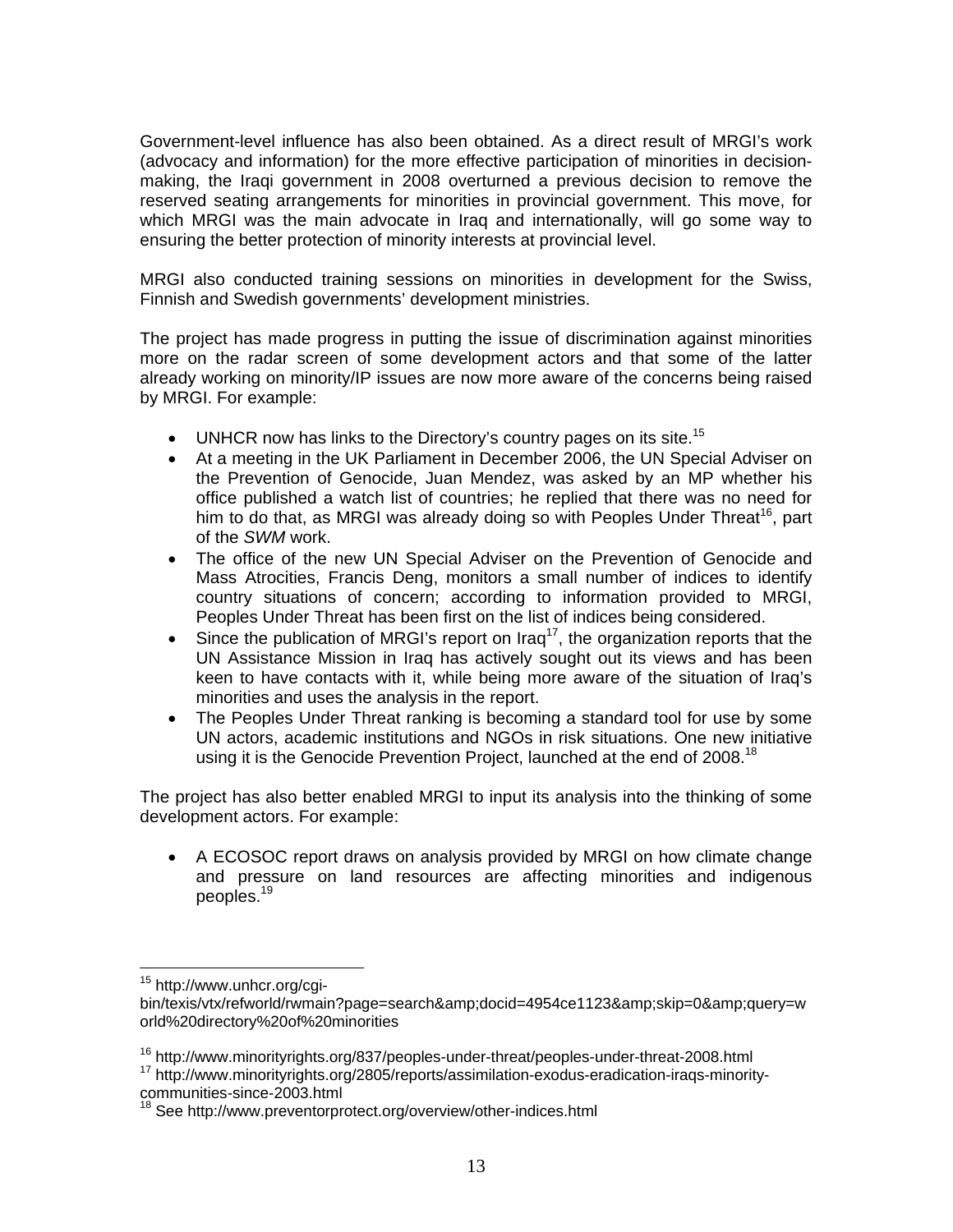- MRGI's submission paper on minorities in Sri Lanka was referenced several times in the OHCHR's Universal Peer Review report on Sri Lanka in May 2008.<sup>20</sup>
- The UK Home Office's *Country of Origin Information report* for Iraq for 2009 quotes MRGI's briefing on Iraq many times. $21$
- MRGI staff provided comments on drafts of the International Council on Human Rights Policy's recent report on climate change and human rights.<sup>22</sup>

Some comments received by MRGI also highlight the utility of the work undertaken during the project:

- Gay McDougall, UN Independent Expert on Minority Issues, said of the *SWM 2007*: "If you need any more evidence of the threats faced by minorities in the world today, just look in this report".
- Annet Ijff, Head of Department for Democratisation and Peacebuilding of ICCO/Kerk in Actie in the Netherlands, said of MRGI's work in 2007/08: "In terms of significant changes we observed among your most important relations a change in their attitude or practice, which we consider a huge achievement in the field of advocacy..."

The project has helped some of MRGI's partners:

- Many states do not recognize minority groups; in these cases in particular, an authoritiative publication, such as the database, recognized by international organizations and which articulates minorities as established facts, can significantly boost minority groups position and ability to influence in-country.
- The Mandayan and Turkmen groups in exile from Irag report that they have used the Iraq report in their advocacy towards governments in Sweden, Germany and Jordan.
- On the Show of Hands campaign Anna Pinto of Meitei, India, said.: "You could say that the campaign and briefing paper added substantial weight to the issues raised by IPs. Certainly we would use the interviews on your website when we approach development actors from governments to socially conscious private corporations, financial institutions etc".
- The Endorois community in Kenya reports that MRGI's campaign has been vital in raising its profile and to its advocacy and legal work towards the government and the Africa Commission on Peoples Rights. Wilson Kipkazi, of the Endorois Welfare Council said: "The launch of the Trouble in Paradise online campaign is a mile stone in the Endorois community's struggle to be recognized as a people who have a right to the natural resources on their land. The world is a global village, and to address issues online will expose human rights violations against minority and indigenous peoples that have been conducted until now with impunity. Natural justice must prevail at all times…We have discussed with our

<sup>&</sup>lt;sup>19</sup> ECOSOC, Issues paper - Preparatory meeting: 'Land and vulnerable people in a world of change', 2008, p.3,

http://www.un.org/ecosoc/docs/programme/ECOSOCPrepMtgIssuesPaper.pdf<br><sup>20</sup> http://www.ohchr.org/EN/HRBodies/UPR%5CPAGES%5CLKSession2.aspx

<sup>21</sup> Home Office, UK Border Agency, Country of Origin information report: Iraq, 12 January 2009, at http://www.homeoffice.gov.uk/rds/country\_reports.html

<sup>22</sup> ICHRP, *Climate change and human rights: A rough guide*, ICHRP, Geneva, 2008, p.2. http://www.docstoc.com/docs/1077334/Climate-Change-and-Human-Rights-A-Rough-Guide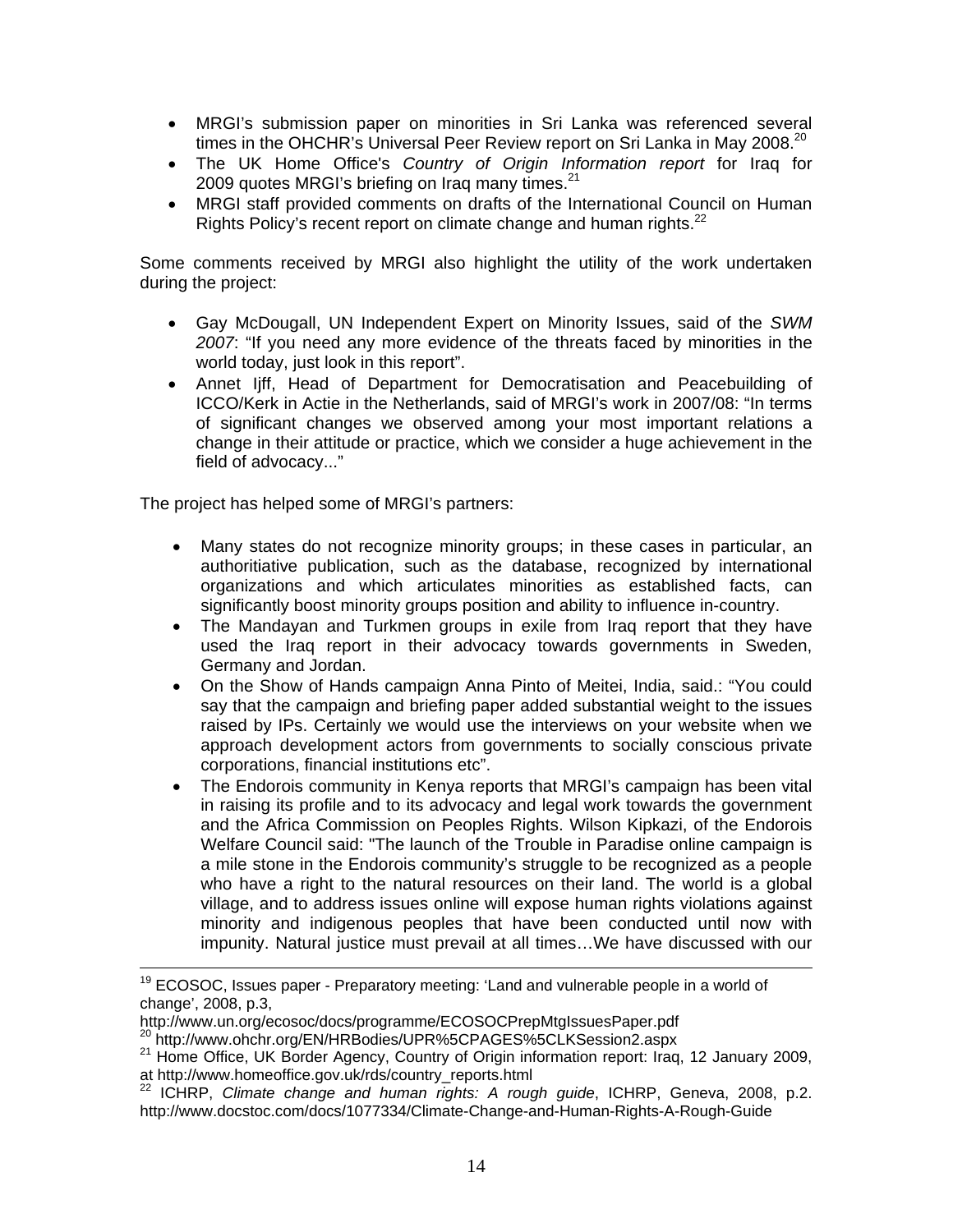community and found out that the support through petitions has created great impact on many occasions, thus we believe this will assist the Endorois community realize their dream in the long run. The community too, do agree that the campaign reflects their aspirations and goals."

In summary, the project has helped contributed to important policy changes in some key international organizations, put minority rights more firmly on the map of some key institutions and prepared the ground to achieve influence over policy-making in the future. It has contributed to increased media and some public awareness of minority rights and discrimination in development, notably through the individual campaigns and two key outputs – the online Directory and the *SWM*.

## **4. OTHER IMPACTS: INTERNAL LEARNING**

Although not an expected result of the project, the work has contributed to significant internal learning in MRGI, setting up the organization for improved media, campaigning and project management in the future:

- The project has made media work more central to MRGI's activities. Staff have gained greater experience of doing media work and have made contacts with a new range of journalists and have developed a database of contacts. Some journalists has been made aware of MRGI's work for the first time, giving the organization a higher media profile and a firmer base on which to conduct future media work. Good contacts have been developed particularly with BBC World Service radio. Specific media techniques have been learnt, such as targeting individual journalists with specific media releases, rather than sending out general releases. MRGI has become more strategic in its media work, ensuring that topical issues are central to its research, and that briefings/reports are timed to be launched at key moments.
- The launch of online campaigns has also made campaigning work more central to MRGI's activities. The project has enabled MRGI to move towards becoming more of a concerted campaigning organization, partly as more non-campaignsfocused staff become convinced of the benefits of such work by playing a role in it. (Conversely, it should also be said, however, that some other staff may feel more cautious about campaigning after some of the difficulties encountered in this project). MRGI now has a much better understanding of online campaigning having developed a realistic assessment from this project as to the time and capacity needed to develop and sustain online campaigns and a better sense of needing to design campaigning tools to fit specific campaigning asks.
- The profile obtained by the *SWM* and the Directory has enabled the organization to develop new contacts with policy-makers and decision-makers, which will surely prove useful for future work. The initial groundwork for future influence may have been laid. A key is to ensure that the *SWM*, and other main publications, are effectively distributed to key targets.
- The Directory has become a valuable in-house resource for MRGI's research, supporting its policy and analysis work.
- The engagement of experts and readers to write and review the Directory's content has enabled the organization to make new contacts with important actors in the field of minorities, aiding the organisation's policy and analysis work.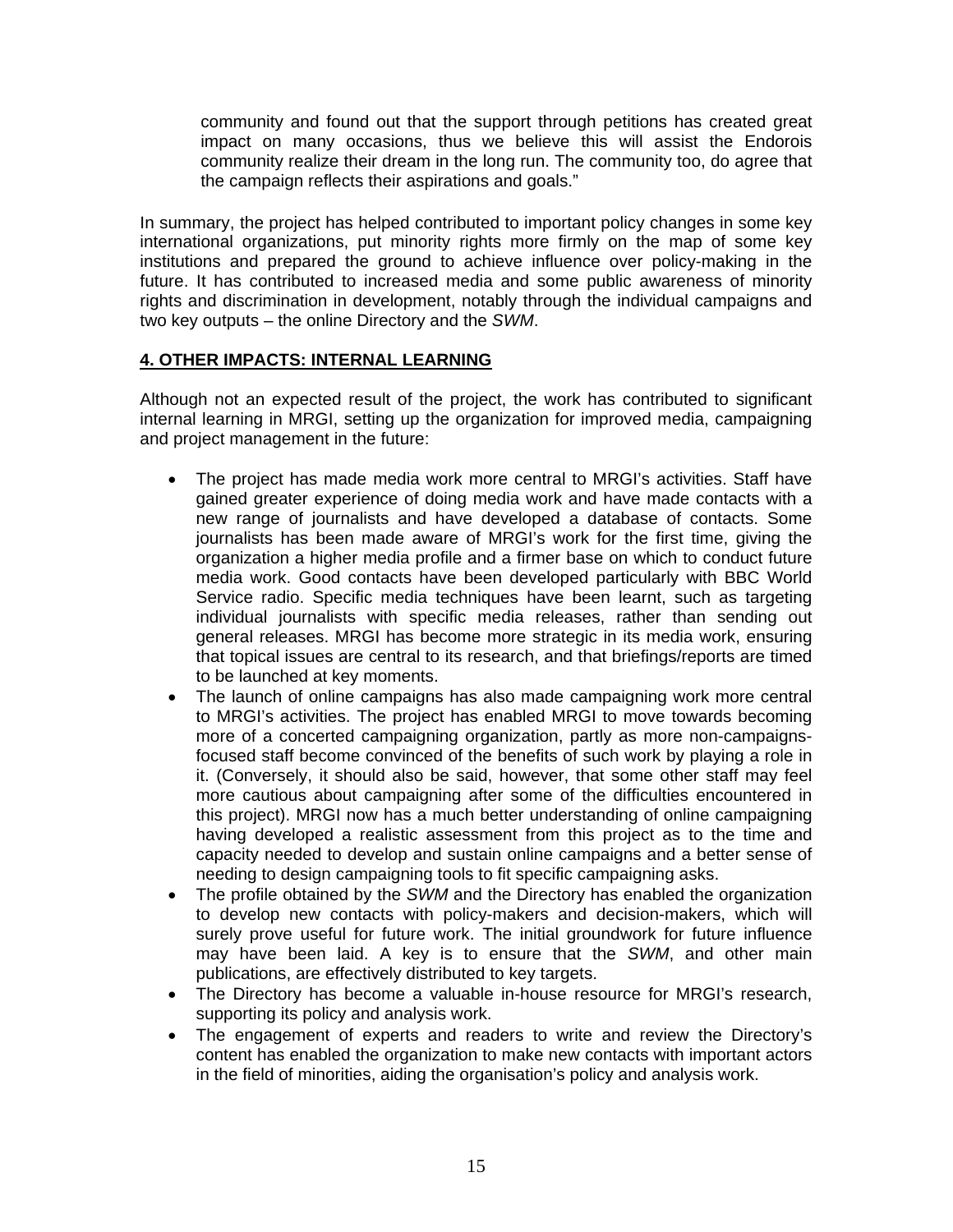- In-house knowledge of online technology has dramatically improved, with experience of using online campaigning tools and techniques, for the first time, which will support future campaigning and other activities. Prior to undertaking this project, MRGI had a rudimentary corporate understanding of on-line technology.
- The project has stimulated interest from some of MRGI's partner organizations in training on doing media and campaigning work, which will lead to improving their capacity. The establishment of the Directory has also, in a limited way, enabled partners to deepen their interaction with MRGI and each other, also helping to build their media and campaigning potential.
- The difficulties encountered in undertaking the project, together with the challenges posed anyway by the scale of it, have made senior managers in MRGI even more aware of the potential pitfalls of large projects and the need for careful project design and supervision.

On the negative side, the key points concern choice of objectives, campaign techniques and organizational culture.

The project made some assumptions at the beginning that could not be fulfilled, such as about the number of individuals that can be persuaded to take action and the ease with which development actors would act under pressure of media coverage. Campaigning requires attainable objectives to be set in order to attract the public to support them and also to allow staff to see that they are achieving them. Once it became clear during the delays in the project that some of the project's objectives and results, especially the campaigning elements, were unachievable, the project goals could have been more drastically re-evaluated than they were, to set more realistic and shorter-term goals. A planning meeting was held in early 2008 to consider the range of campaign options – meetings could have been held earlier to review objectives and the quarterly meetings could have produced more far-reaching remedies.

It is hard to establish in advance of a campaign what campaigning techniques are likely to work, especially for organizations with limited experience of campaigning. The campaigning techniques chosen were in some cases unlikely to achieve fully the objectives, especially given the time available after the delays in the project. Online petitions were a new way in which MRGI sought to mobilize individual supporters behind a campaign, but they might only succeed when a very large number of people are mustered behind a very specific goal directed towards a specific target. The 'take action now' section of the 'Show of Hands' campaign on climate change is a letter to the President and member states in the UN Framework on Climate Change calling for the adoption of a resolution to hold an expert workshop on the impact of climate change on minorities.<sup>23</sup> This ask is probably a bit dull and its targets not specific enough to attract large numbers of campaign supporters to a topline 'take action' ask. Campaigning also usually requires taking a stronger position and exposing particular actors as the 'bad guys' on particular policies. The 'Trouble in Paradise' 'take action' ask – an online petition that calls on the Kenyan government to protect the traditional way of life of the Endorois community – is more specifically focused on its target but probably not hardhitting enough to attract sufficient public support (and wider media coverage) or to pressure the Kenyan authorities; it is unclear if the latter would respond to a petition. The

 $^{23}$  http://www.minorityrights.org/7117/a-show-of-hands/take-action-now.html